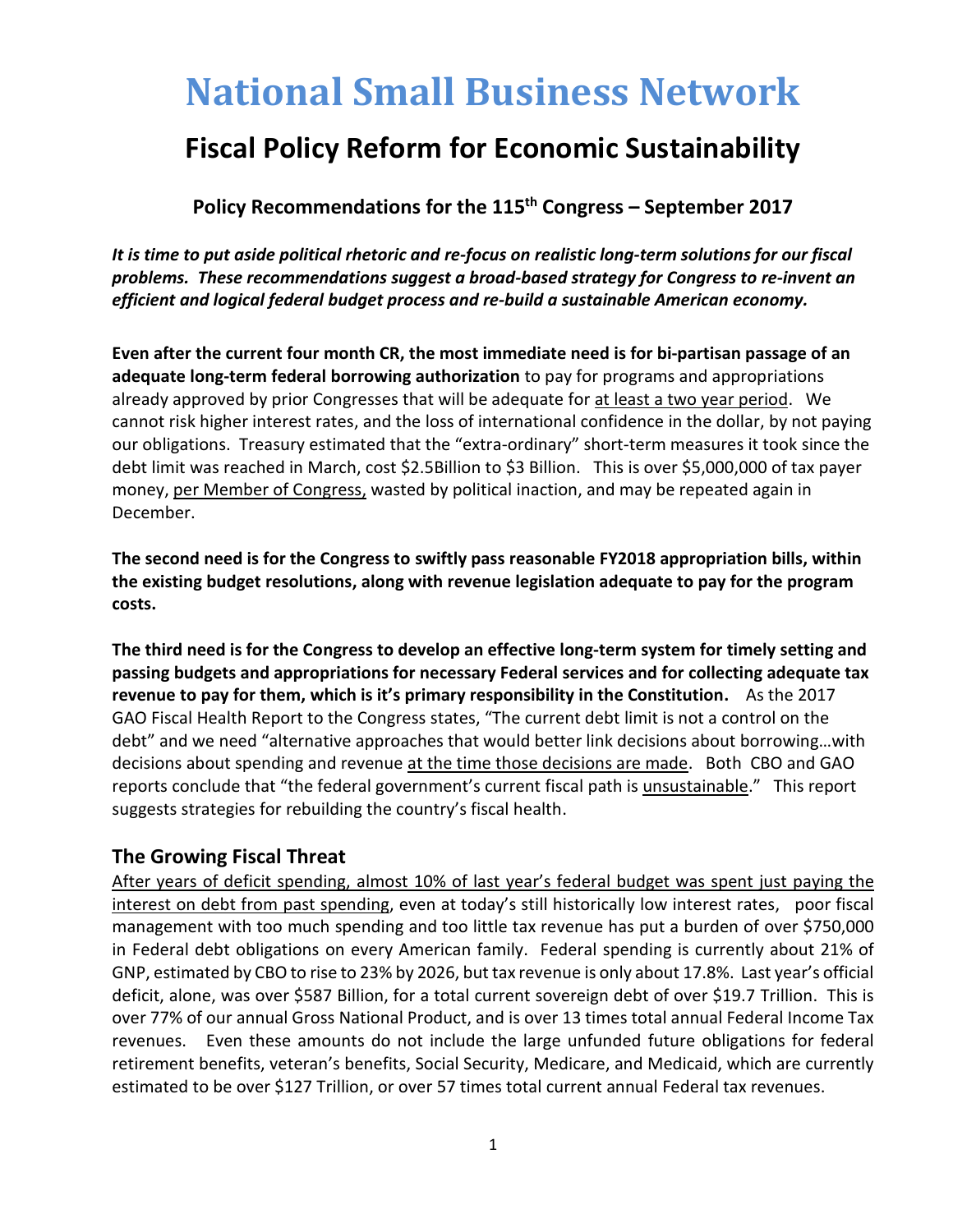The status of the dollar as the world's reserve currency for international transactions, particularly for oil, is also being challenged, with potentially severe devaluation consequences if it loses that function. Our sovereign credit rating was downgraded by a major rating agency, with warnings from others. The IMF has approved China's currency for international reserve transactions. The only thing protecting us from significantly higher interest rates for our national debt is the current weak demand for capital and the fact that other major countries have similar debt and fiscal problems. If the Treasury average interest rate rises to only 5.5%, the annual interest on the current debt would be over \$970 Billion and could consume over 50% of all current Federal Income Tax revenue.

The broad "middle class" prosperity that drove our economy for the last 100 years is also disappearing as the "income gap" has widened and more of our national wealth is concentrated in the top 1% of the population. The top 1% of the population controls over 35% of total personal net worth and 43% of financial assets. From 1982 to 2011 the income of the top 1% of the population increased from 12.8% of total personal income to 21.3%. The top 20% of the population now earns 50% of total income and the bottom 20% earns only 3.4%. As an individual's income increases, they generally spend a progressively smaller percentage of their disposable income on consumption which reduces the economic multiplier of their income on the general economy. This decline of the nation's middle class is resulting in declining total consumption and a permanent decline in jobs that depend on that spending.

In the past, our technological innovation and high workforce skills increased individual productivity, and were a major factor in our manufacturing and economic growth. Today, that advantage is rapidly declining as first the production, then the engineering, and now the research and development, of new technologies has moved to other countries. The quality of our education system and the skills of our workforce are also declining in relation to other countries, particularly in key science and engineering areas. In addition, the world has become an open market for both consumers and investors. Much of our nation's individual and business investment is now being directed to stocks and bonds of foreign businesses that hire foreign workers and benefit foreign economies. Ironically, we continue to reward foreign investments with the same special income tax incentives on capital gains and dividends as direct investments made to start or grow an American business that hires American workers. Our corporate tax system makes American exports less competitive in world markets and encourages large multinational corporations to avoid US taxes through profit shifting and inversions.

Our current political process seems unable to confront and correct these fiscal problems, even though adequate information is available to recognize the problems and develop workable solutions. Although the scale is much larger, the government's problems of expense control, income generation, and maintaining credit worthiness are really no different than those faced everyday by America's businesses and families. If Americans can solve these problems as individuals, why can't we resolve our fiscal problem as a nation?

The following recommendations for action will not be politically easy to implement, but every year we fail to correct the problems, the consequences of inaction, and the costs of correction, grow larger. Collectively, these economic issues present just as much a risk to America, and our citizens' way of life, as any foreign military threat. Many members of the Congress served our country in the armed services. Overcoming these new economic threats will require the same patriotism, sacrifice, and a willingness to work together for the common good.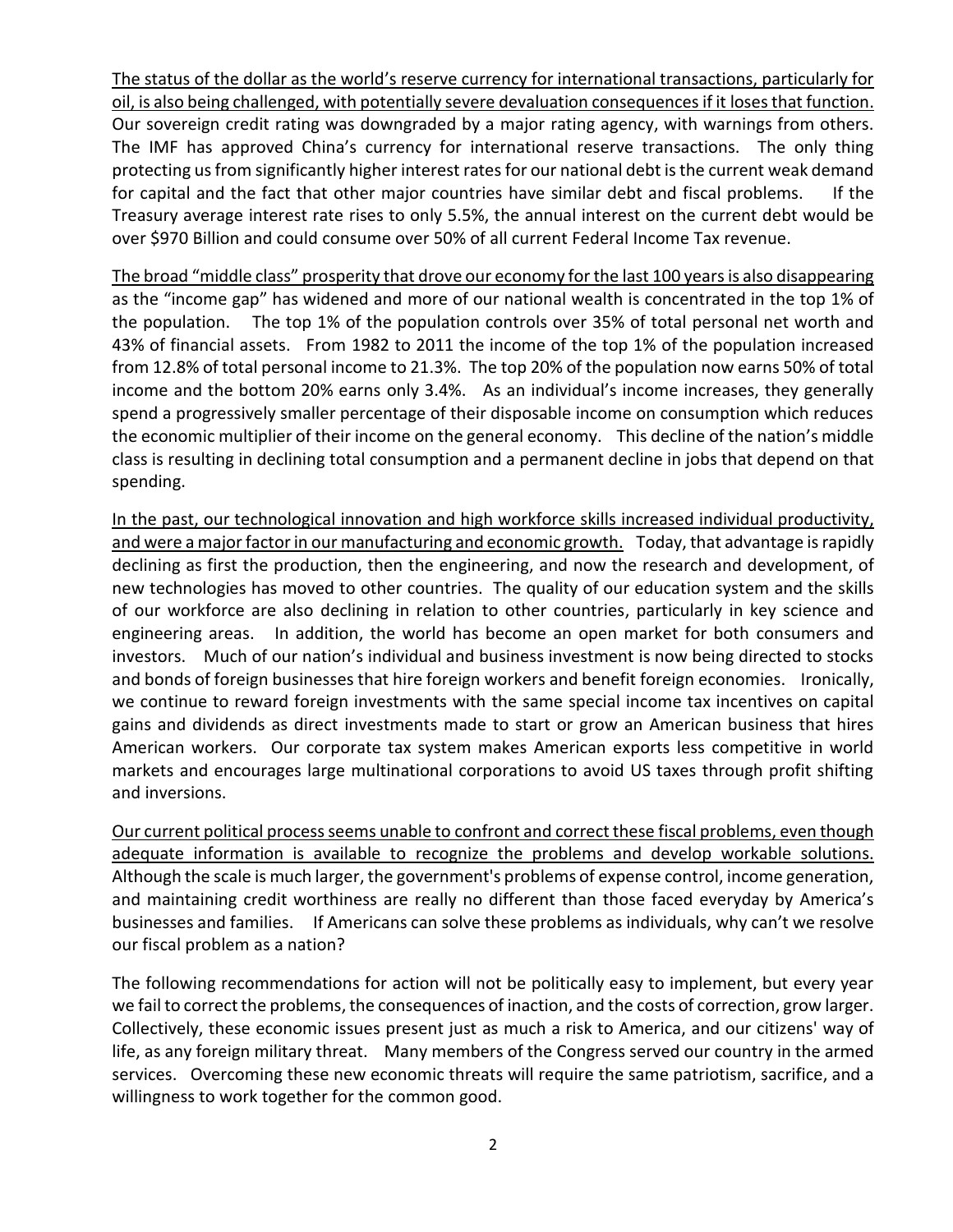These policy recommendations are based on data from reports by the JCT, CRS, CBO, GAO, special Presidential Commissions, and other economic research organizations. Many of these background reports are available on the NSBN website at [http://www.NationalSmallBusiness.net/issues.htm.](http://www.nationalsmallbusiness.net/issues.htm) This Policy Paper focuses on using the extensive information available to make logical, information driven, non-partisan, recommendations for re-inventing a sustainable federal budgetary process.

#### **Issue Index**

#### **Budget and Fiscal Policy Reform Recommendations-**

| 1. Budgeted program Expenditure Control Recommendations | Page 3  |
|---------------------------------------------------------|---------|
| 2. Off-Budget Expenditure Control Recommendations       | Page 5  |
| 3. Regulatory Agency Cost Control Recommendations       | Page 5  |
| 4. Health Care System Cost Control Recommendations      | Page 6  |
| 5. Social Insurance Program Recommendations             | Page 7  |
| 6. Workforce Education and Population Recommendations   | Page 8  |
| 7. Environmental Economic Deficits                      | Page 9  |
| 8. Infrastructure Deficits                              | Page 11 |
| 9. Monetary Policy Recommendations                      | Page 12 |
|                                                         |         |

#### **Reform Objectives:**

We share the general goals of the last Presidential Commission on Fiscal Responsibility and other deficit reduction research groups for progressively returning to a sustainable federal fiscal policy. Most have suggested an initial 10-year plan to progressively eliminate annual deficits and reduce the federal debt to 60% of GDP by 2025, and 40% of GDP by 2035, while keeping maximum total Federal tax revenues below 22% of GDP. We also share the conclusion of most other groups that deficit reduction will require both significant spending reductions and revenue increases. We believe that about 50% to 60% of deficit reduction could come from reductions over all areas of federal expenditures, including "entitlement" programs and military spending, with the remainder to come from additional tax revenue.

The recommendations which follow include both budget reform issues and broader policy decisions which have budget impacts, as well as related tax policy and revenue reforms. We believe that building sustainable economic growth and reducing the debt will require action by the Congress in all these areas.

## **Budget and Fiscal Policy Reform Recommendations:**

## **1. Budgeted Program Expenditure Control**

The purpose of government is to provide a stable structure in which people can live and work, and to provide important services collectively that individuals cannot effectively provide for themselves. Unfortunately, the federal budget has grown so large and complex that it is difficult for even the Congressto properly evaluate program effectiveness, or understand the long-term economic impacts of spending policies. Realistic budget decisions are also made more difficult by a lack of transparent and consistent accounting standards, as required of private sector organizations. This includes the tendency of both Congress and the Administration to present expenditure and revenue estimates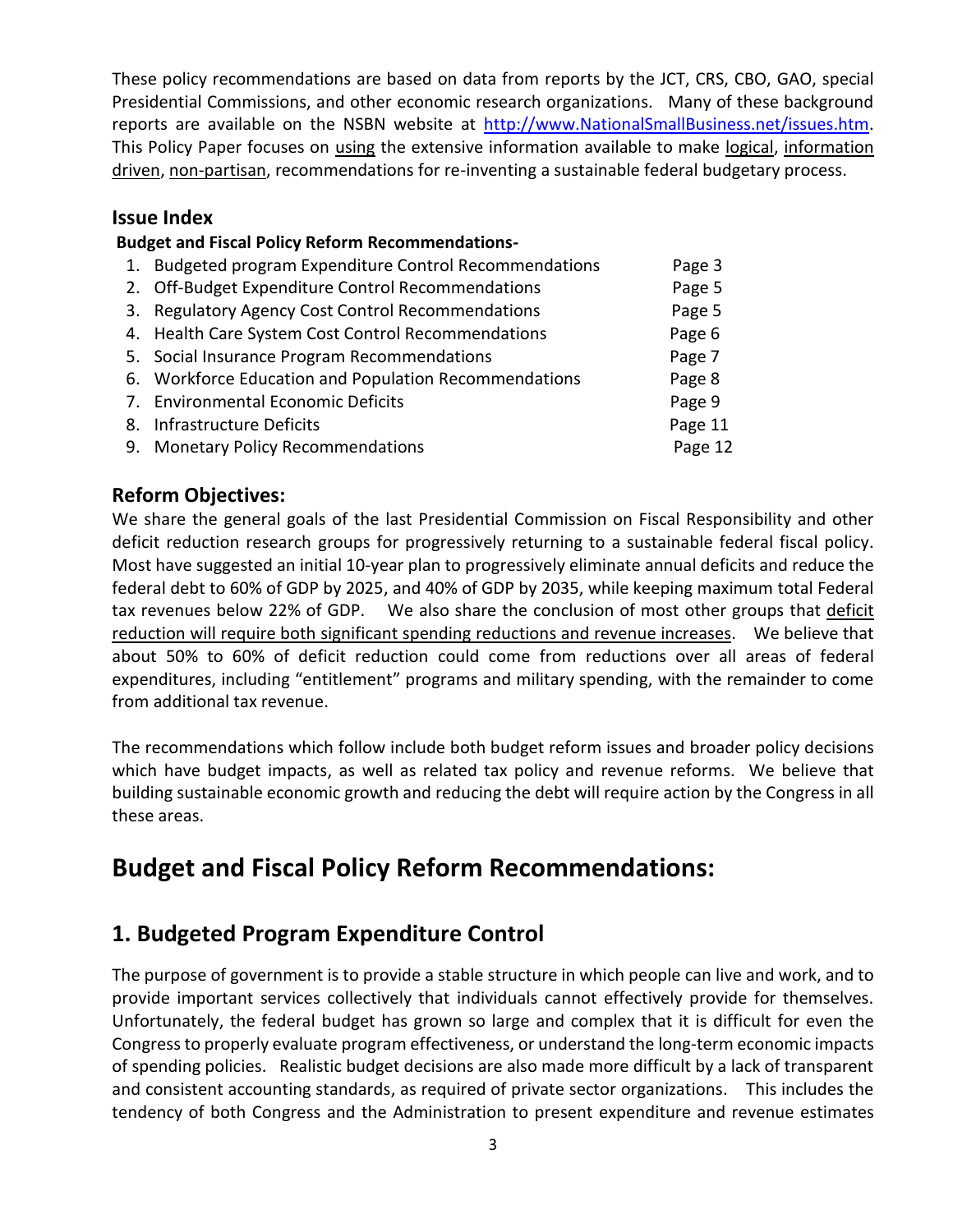with time frames and baselines most favorable to their policy preferences. To assist Congress in making more realistic and sustainable budget decisions, we recommend these changesto the Federal budget process.

- **A. Develop a performance based budgeting process** similar to successful businesses and several state governments which have "re-invented" their budget processes. Congress should regularly re-evaluate program expenditures and agency budgets in relation to the value and efficiency of the services delivered. This approach rewards the program's current importance to citizens, rather than historical expenditure levels. Multi-level prioritization based on clearly defined performance measures should occur at the program level, the agency level and finally between agencies. The process should focus on minimizing "non-value-added costs" that do not significantly improve service delivery, and on identifying programs that provide the greatest benefit to taxpayers in relation to their cost. Prior to each appropriation cycle, agencies should be asked for detailed recommendations on how they can achieve their objectives with less funding. Current service level, "use it or lose it" budgeting, or "across the board" percentage reductions such as sequestration, often waste resources on in-efficient or unneeded programs, and under-fund more beneficial programs.
- **B. Convert to a biennial appropriations process to allow better evaluation of agency programs and appropriations.** It has been more than 20 years since the Congress has completed the appropriations process prior to the start of the fiscal year. This means decisions are often rushed and agencies often don't know what their budget is until well into the program year. Changing to a biennial process would allow more time to review agency programs over an 18-month period and still have time to complete the adoption process prior to the start of the next fiscal period.
- **C. Put a greater emphasis on analyzing the broader long-term economic impacts of all legislation and budget allocations** prior to adoption. Too often legislation is crafted to look revenue positive during the 10-year scoring period without considering longer term revenue consequences. A perfect example was Congress using the short-term tax revenue from allowing the conversion of taxable IRAs to Roth IRAs to "pay for" the Bush era tax cuts, without considering the long-term loss of tax revenue. Revenue scoring also often focuses only on estimated federal tax revenue changes, without adequate consideration of the direct governmental program and administrative costs and additional private sector compliance costs which reduce economic productivity. We support legislation that also requires analysis of long-term 20 -40-year budget impacts on major tax and expenditure legislation.
- **D. Develop a stronger and more detailed 10 year running budget and revenue plan** for the federal government with a congressionally adopted policy to keep expenditures below projected revenues over the 10-year period. The goal should be to reduce the national debt below 60% of GDP by 2025. This is a better way to control expenditures than "Balanced budget Amendments" that restrict recovery options in true economic emergencies.
- **E. Using the 10-year budget plan as a base, assure that budgets and appropriations are evaluated by the Congress and approved prior to the start of each fiscal year.** This would allow agencies to more efficiently make transitions needed for future funding and program changes and prevent future government shutdowns. Doing this will require catching up on the budgeting and appropriations process and making it a top priority at the start of every congressional session.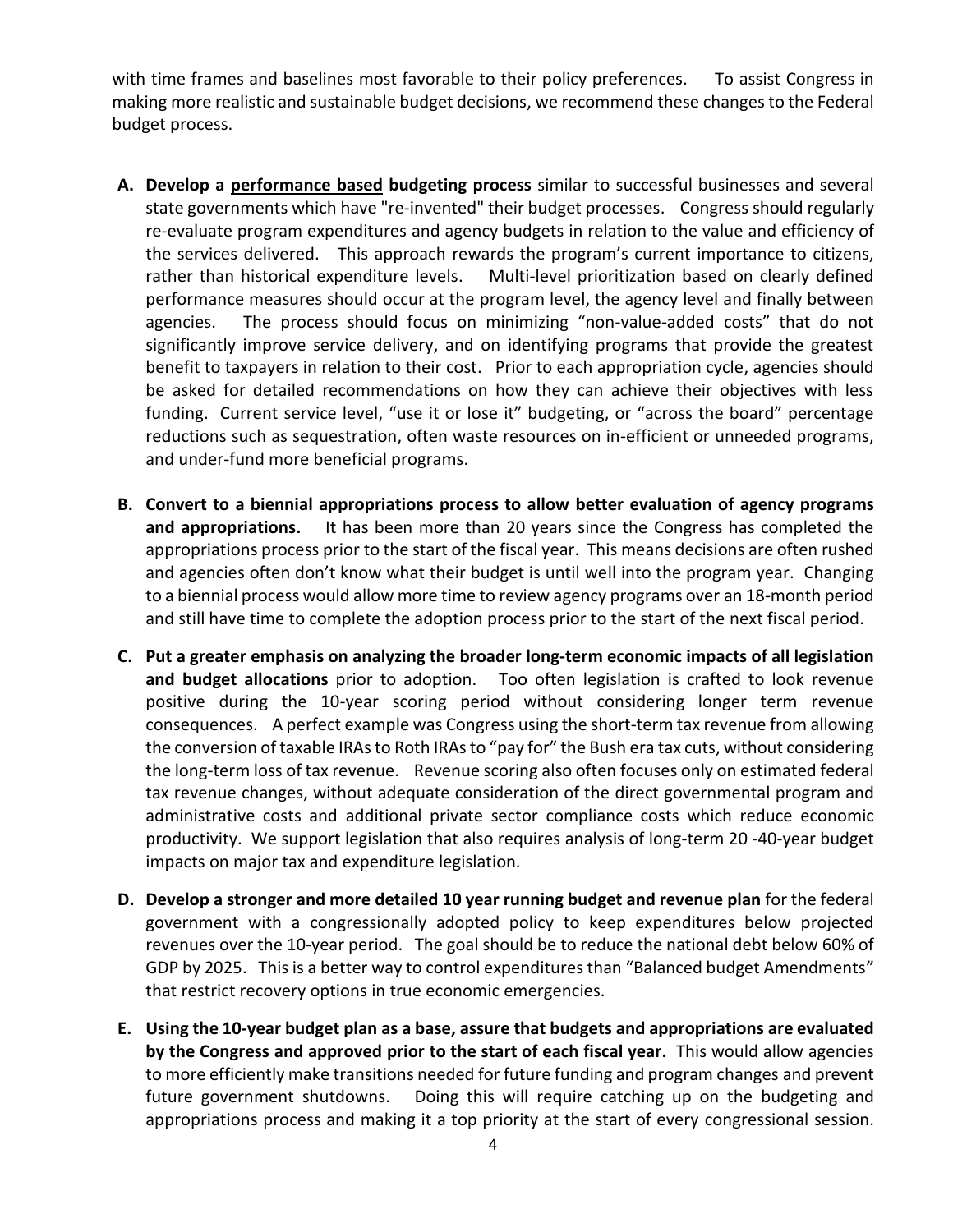The recent failure to pass agency budgets until well after the start of a budget year demonstrates a basic lack of proper control over the budget and expenditure process, and encourages wasteful spending and program disruption. The government should also search for and reclaim unused prior year grants and revenue sharing expenditures and reapply the funds in current budgets.

- **F. When short-term economic stimulus or "emergency" deficit spending is needed to help the economy through cyclical downturns, wars, or natural disasters, Congress should provide a source of offsetting revenue later in the 10-year budget planning period.** The focus of any short term economic stimulus incentives should also be on creating long-term jobs that are likely to continue beyond the funding period.
- **G. Develop a bi-partisan strategic National Economic Growth Plan** identifying the best potentials for future domestic and international traded sector economic growth. Identify, and invest in, the kinds of education and training programs needed to develop the workforce skills to successfully compete with other countries in the future. This will also reduce the need for foreign workers to provide needed skills. We will also need to maintain and improve our economic infrastructure and develop sustainable energy programs that will be needed to reduce the use of fossil fuels. The Congress should then support government programs, regulatory policies, and tax policies to encourage and support future economic growth in these key economic sectors, within the legal limits of international trade agreements.
- **H. Expand the roles of the Office of Management and Budget (OMB), the Congressional Budget Office (CBO), and the Government Accountability Office (GAO), to help the Congress better evaluate the comparative performance and cost efficiency of agencies and programs.** Detailed and unbiased evaluations of program performance and value are necessary for a successful performance based budgeting process.
- **I. Replace, intergovernmental and private contractor "cost plus" reimbursement agreements, which reward inefficiency, with fixed price contracts that reward cost reduction** and have penalties for poor performance. All joint Federal–State programs should require participating states to use standardized, jointly developed, reporting and data exchange software programs for administration and reporting to take advantage of economies of scale in development, and facilitate easy exchange of program data.

## **2. Off- Budget Expenditure Control:**

- **A. There should be no continuing off budget expenditures**, for military activity, disaster assistance, or any other purpose. There is no value to having a budget for fiscal control unless all significant expenditures are included. Congress should review and approve supplemental budget authorizations for any non-budgeted expenditures at least every year, including adjustments to other budget items, or providing additional revenue if necessary. Recurring "emergency" spending needs, such as disaster assistance, should be budgeted for based on average expected expenditures.
- **B. Congress must also prevent the growth of unfunded future budget commitments**such as federal employee retirement benefits, veteran's benefits, or other programs, by properly accounting for estimated future liabilities and providing adequate reserves in current program budgets for the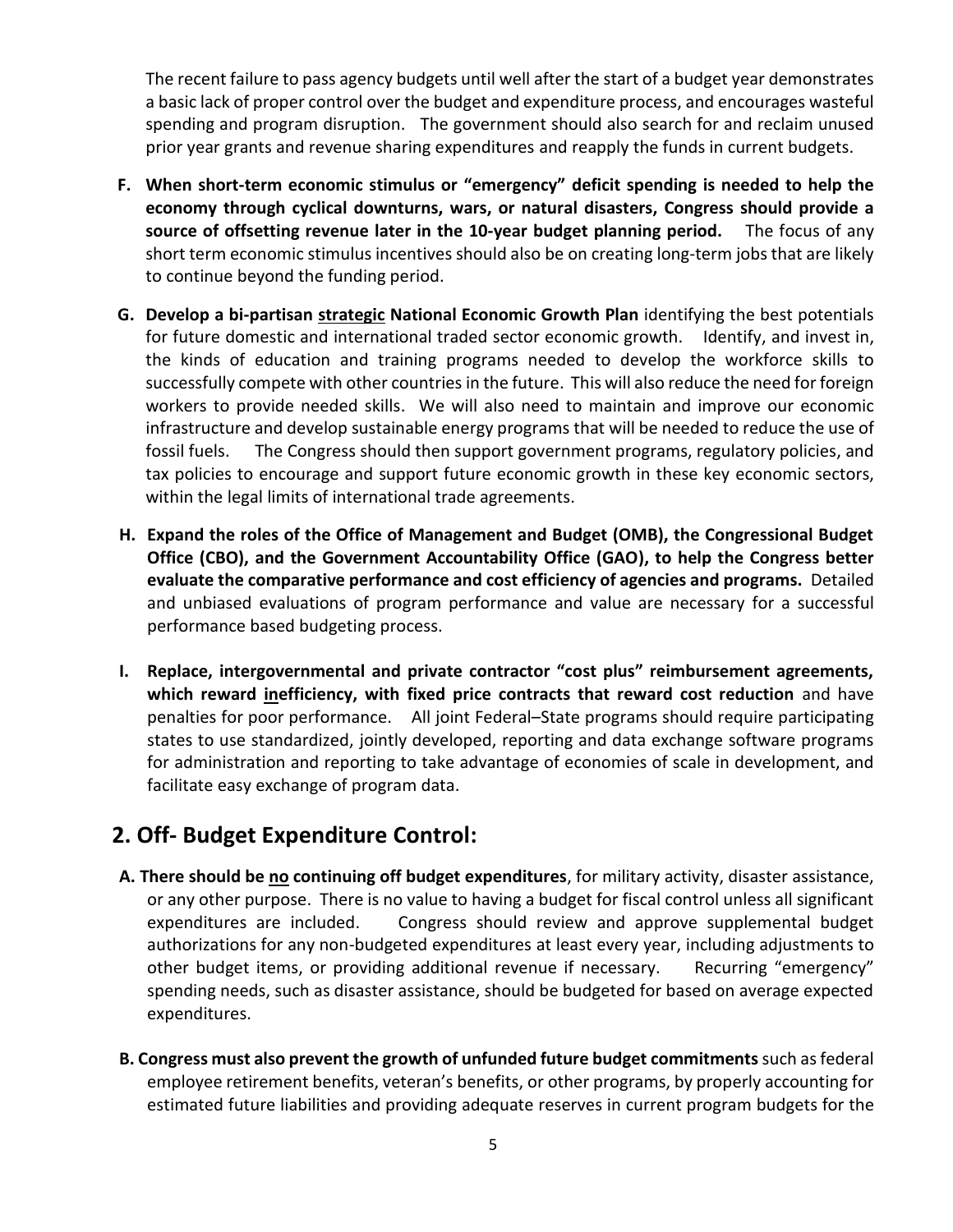future payments. For example, the VA indicates that almost 45% of the 1.6 million veterans from the Iraq and Afghanistan wars have sought disability compensation. When possible, convert new federal employee and military retirement benefits from defined benefit programs to currently funded defined contribution plans which will automatically prevent the growth of unfunded pension obligations.

## **3. Regulatory Agency Cost Control:**

Regulatory programs are an important function of government, but also result in both regulatory agency expense, and significant non-value-added compliance costs for businesses and individuals. The Federal government should expand, and make part of the regulatory process, an ongoing "Regulatory Efficiency Initiative" building on prior efforts by multiple Administrations and Congresses. Much of the non-value-added cost of the current regulatory structure results from poor regulatory design and poor coordination of new regulatory legislation with the existing regulatory processes of other Federal agencies, and with state regulatory processes. The result is overlapping regulatory responsibilities and duplicate administrative costs, as well as duplicate reporting and compliance costs for businesses. Unfortunately, regulatory agencies, like other organizations, inherently seek to enlarge their responsibilities, personnel, and budgets. Without careful Congressional oversight, regulatory programs can grow beyond their original need, adding to governmental cost and private sector burden.

- **A. When budgeting for regulatory agencies, Congress should demand increasingly efficient performance results**. Program funding, and state government, or private sector cost reimbursements, should be based on the use of the most efficient administrative processes and technologies. This should include improving economies of scale by combining existing agencies and administrative processes when possible and closely coordinating with state regulatory programs. State government program partners and private service providers to federal programs should also be required to use standardized electronic reporting and accounting software to reduce duplicate development costs and improve program accountability. The nonvalue-added cost impacts on the private sector, on state governments, and on the economy, must also be considered in evaluating the need for, and performance of, all regulatory programs.
- **B. Develop a more coordinated and economically efficient Federal-State regulatory structure**. The process should also include continuation and expansion of initiatives to work more directly with the states to coordinate taxation and regulatory programs, and share reporting information and regulatory overhead costs.

## **4. Health Care System Reform and Cost Control:**

After many years of bipartisan discussions about rising health care costs and lack of health insurance coverage for a significant percentage of the population, in 2010 Congress passed the Affordable Care Act. The ACA was never intended to be the final version of health care reform. Some provisions of the reform legislation were experimental, and many logical cost control measures were not included in the initial reform provisions. Some provisions such as the elimination of coverage limits on pre-existing conditions and life time cost limits, actually added to health insurance costs. Although the ACA hasincreased insurance coverage to 91% of the population through mandates and significant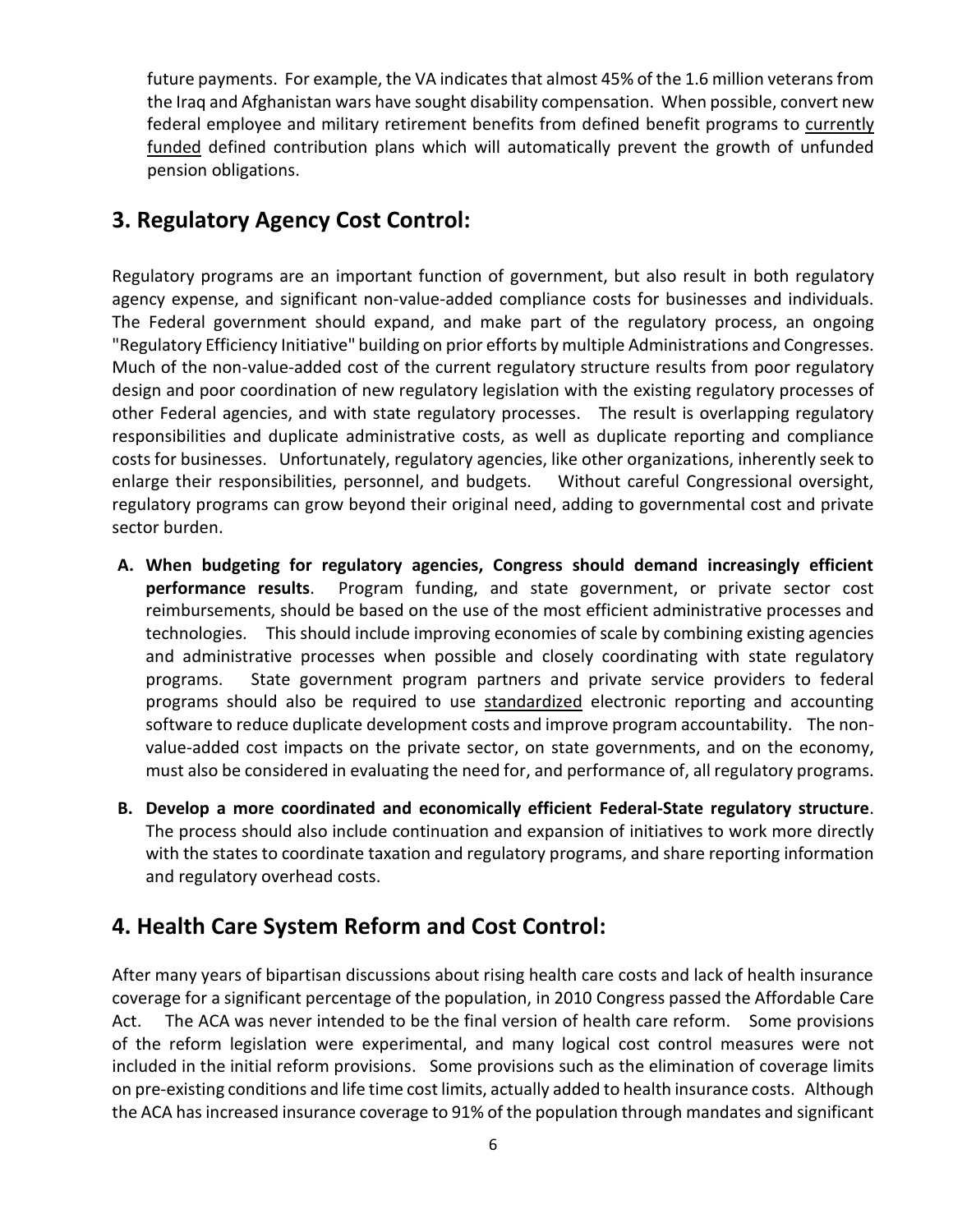public subsidies for low income individuals, it has not adequately reduced the growing total cost for health care. The US still spends almost 17% of GDP on health care compared to the second highest country, Switzerland at 11.5%, yet ranks well below the median of all OECD countries on life expectancy, infant mortality, obesity, and the percentage of population living beyond age 65. This is due to higher health care delivery system costs and unequal access of low income individuals to basic health services. Further changes are needed to make basic health care more affordable and accessible.

**It appears that the new President and 115th Congress will try to repeal or significantly change the existing PPACA legislation. Before eliminating the current system, the Congress should take the time needed to adequately consider evidence based changes to further reduce non-value-added costs and improve the health care system. Any successful reform of the health care system should at least include these elements:**

- **A. Research, Identify and quantify all the "non-value-added" costs** of the current health care delivery system, which add expense, but do not significantly improve the quality of health outcomes. This includes factors such as marketing costs by competing service providers or drug companies; high malpractice insurance costs and un-necessary diagnostic costs to protect against liability; and very high cost "end of life" treatments with little effect on length or quality of life.
- **B. Evaluate the real-world cost vs. benefit experience of different health care systems in other nations** and US states to identify best practices that could be incorporated into a national system, including negotiated pricing on drugs and services and utilization of economies of scale.
- **C. Encourage disintermediation of health care services to lower cost providers who can provide appropriate care.** This may include greater use nurses, pharmacists, immediate care clinics, and managed care organizations in the health care system. More use can also be made of automated technology for early diagnosis of problems and long-term treatment monitoring.
- **D. Evaluate conversion from our current system of employer supplied, or individually purchased health insurance, to basic universal public health insurance**, like Medicare, that covers, trauma care, preventative care, and **basic care for longer term conditions.** Coverage of services should be based on value of the service in extending the life, or quality of life, of the individual or reducing long-term patient costs. Optional private insurance should then be encouraged for higher coverages or longer-term care similar to existing Medicare Supplemental Plans.
- **E. Use balanced, non-political, expert advisory groups to develop logical and comprehensive proposals**for reducing or eliminating each area of non-value-added cost based on actual data, so new legislation does not become politicized. Based on these recommendations, Congress should pass incremental legislation targeted at the highest potential cost reduction areas before taking more controversial actions or creating irreversible entitlements.
- **F. Help consumers control system costs by making certain that all costs in the health care system are transparent** and that all recipients of health care have to pay some level of cost in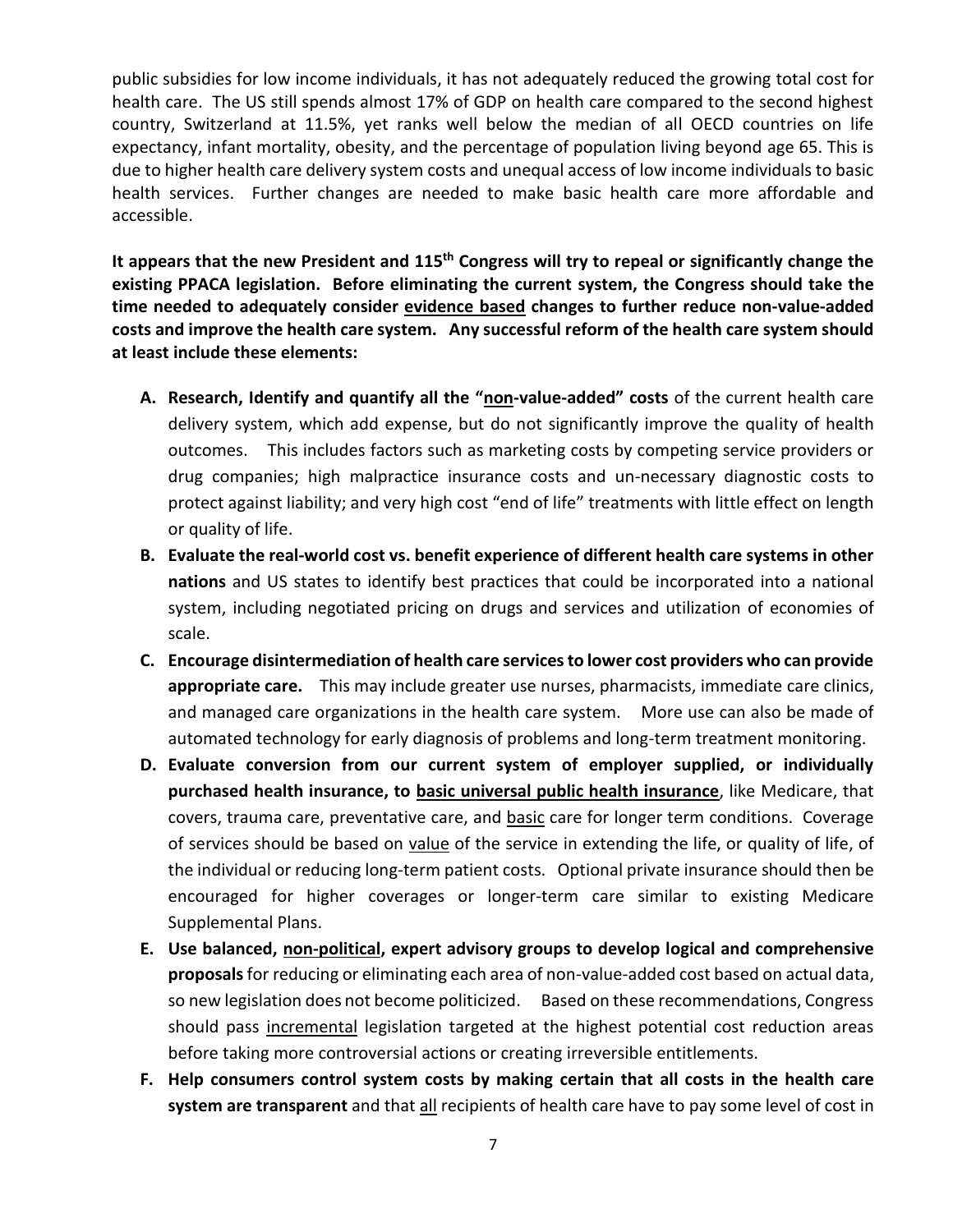relation to their income. As an incentive for cost control, patients should pay more for optional premium services, low health value services, and treatment of conditions caused by the patient's lifestyle.

- **G. Make sure that the system is national, and not state based, and provides uniform funding, benefits and administrative systems nationwide.** If federal funding is used to support healthcare, it should be a uniform national program, such as Medicare, that allows citizens to receive equal benefits in all states, and provides the greatest opportunities for efficiency and cost reduction. A national program removes duplicate non-value -added overhead costs, eliminates wasted administrative costs due to state variations, and provides uniform record keeping to improve treatment and prevent abuse.
- **H. Control cost by funding the program with specific budgetary allocations after which the benefit coverages would be determined annually based funding available and the health value in relation to cost of treatments provided.** Emphasis should be placed on preventative services, early treatment, and managed care programs. Given the unlimited potential for healthcare costs with modern technologies, the program should not be allowed to become an unlimited entitlement program. People wanting higher levels of health service coverages should continue to get supplemental private insurance coverage, similar to Medicare supplement programs.

#### **5. Social Insurance Programs:**

The funding deficits for our social insurance programs, Social Security and Medicare, deserve separate evaluation, because they are dedicated programs with a separate payroll tax funding source. Both programs are currently underfunded for their projected future benefit payout and have a negative cash flow. This is a result of rapid growth in benefits paid out for the large number of "baby boomers" now retiring with substantially increased life expectancies, and a declining growth in the working population and average taxable wage base. To compound the problems, the recent economic slowdown and re-structuring of many businesses to reduce employment, at least in the US, will reduce payroll tax revenues in relation to GDP growth. Chronic under-employment is also increasing the number of citizens relying on benefit programs such as Medicaid and many have to start Social Security at 62 because of involuntary "retirement".

Making these programs sustainable is technically simple, as any insurance actuary knows, and should have been done years ago. There are only 3 options to restoring stability - increase the payroll tax rate or maximum wage limit; further limit benefits to those most in need; or provide additional funding for the programs from other revenue sources. In selecting a balanced solution from those alternatives, it is important to remember that the programs were originally intended to be "social insurance" safety nets for those who need them most, not pre-paid benefit programs for every citizen. People buy many kinds of insurance every year; even though most never collect any actual benefit from them. If current benefit levels are going to be continued with projected participant levels, payroll taxes would have to increase on current wage earners, with potential negative economic impacts. The current payroll tax base limits for social security are also regressive by limiting the tax contributions from higher income wage earners while taxing all the wages of lower income workers.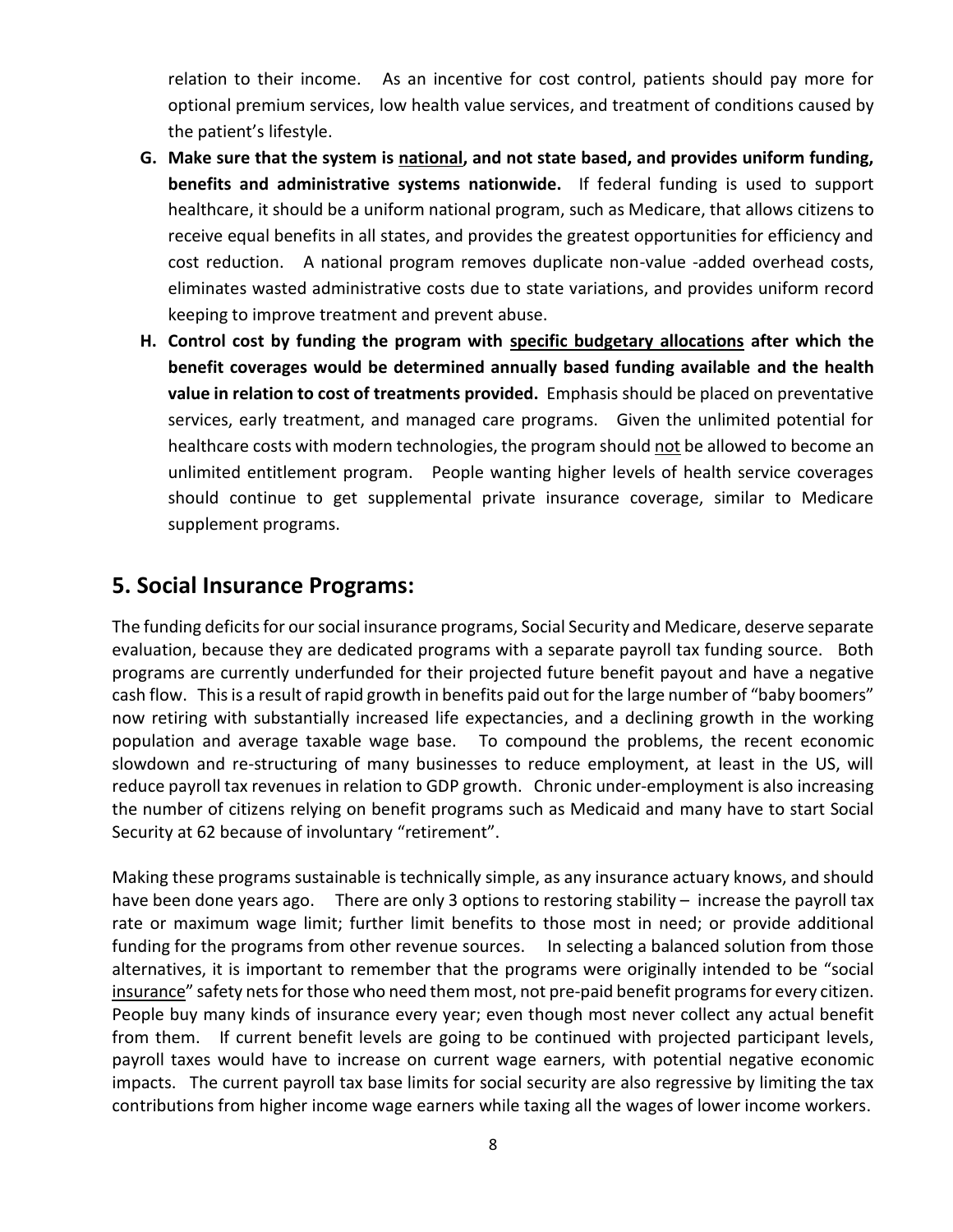- **A. Increase the Social Security early retirement, and full retirement, ages** to better reflect current life spans and working patterns. Revise the Cost of Living Adjustment formula.
- **B. Continue the current method of taxing Social Security benefits to reduce the net after tax benefit** to those with other income. The estimated value of the taxes paid on social security benefits should be credited from general revenues to the Social Security program.
- **C. Remove the Social Security taxable wage limitation so it matches the Medicare program provisions** to increase contributions from higher income individuals**.**
- **D. Investigate and reduce fraudulent Medicare reimbursement billings and invalid claims against the Medicare disability system and other government disability programs.** Require states or other agencies who administer federal programs to use the same reporting software and communication systems to process claims to help enable rapid detection of duplicate or fraudulent claims. Eliminate government payments to private attorneys who promote fraudulent claims.

## **6. Workforce Education and Population:**

The root cause of any long term governmental deficit is a cost of governmental services that exceeds the economic productivity and tax revenue contribution of its citizens. As a result, an important factor in restoring economic sustainability is the composition and average economic productivity of the US population. Two hundred years ago we had a vast continent, with seemingly unlimited resources and a great need for people to develop it. In the last century, most businesses were highly labor intensive and economic growth depended on a growing population.

We now face a different world where technology advances in agriculture, manufacturing, and most other types of businesses, have reduced our need for human labor in relation to our GDP. This has been compounded by a "flatter world" which has caused many of our lower skill middle income manufacturing jobs to be "out sourced" to lower cost foreign workers in foreign economies. This reduces the domestic economic multiplier effect of our domestic consumption expenditures. Machines have replaced manual labor, computers have replaced administrative and managerial employees, and now intelligent robots are replacing many remaining domestic manufacturing and distribution jobs. The standard unemployment statistics greatly understate the true level of underemployment and long-term un-employment.

The percentage of our population, who are unemployed, under-employed, unemployable, or prematurely "retired", continues to grow. It is now estimated that over 40% of our total working age population is not employed. Many citizens simply do not have the skills needed for higher skill, higher economic value, jobs. This results in lower per capita productivity and personal income, and a greater need for governmental social program subsidies, but with less income tax and payroll tax revenue to pay for the government programs. Efforts to shift increased benefit costs onto employers, such as in the PPACA health care requirements, only increased the incentive to eliminate jobs wherever possible, and replace low skill, high benefit cost, employees with technology, robotic machines, off-shore production, or increased use of part-time workers. This would further compound the long term under employment problem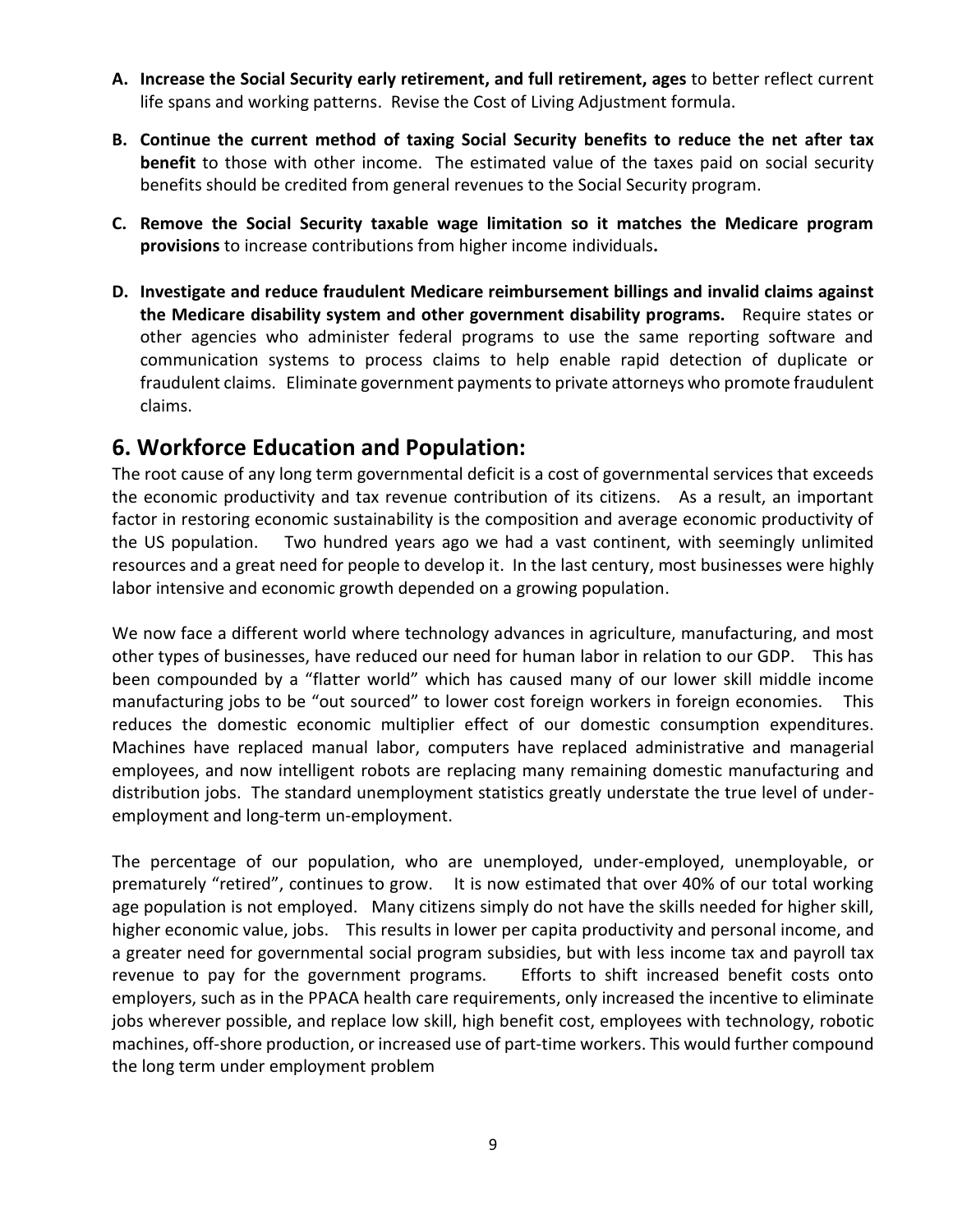**A. Develop a more comprehensive national economic and workforce redevelopment plan.** Target Federal tax incentives and education programs toward workforce skill areas needed in the economy, and that will be needed for the US to compete in the future world economy. Reduce federal programs and incentives which promote population growth, and provide support for individual family planning decisions.

**B. Provide stronger incentives, in unemployment and social welfare programs to get more recipients into retraining and work experience programs.** Partner with private businesses, trade groups, colleges and state employment departments to develop training programs to match specific regional workforce needs.

#### **C. Provide significant, coordinated, and consistent incentives for businesses to hire and train military veterans, the disabled, the under educated, and other displaced workers.**

**D. Adopt strategic, 21st century immigration policy reforms.** Review and update US immigration laws to resolve long standing issues such as the quantities and skills of both permanent immigrants and short-term "guest workers" who are truly needed for the current economy, and the process for admitting them. Resolve the status and citizenship options of existing long-term illegal alien residents and their children.

## **7. The Environmental Deficit:**

Just as borrowing against the future is bad fiscal policy, compromising the country's physical environment and future economy for short term gain is bad national policy. Failure to protect the environment and climate would not only be a failure of our responsibility to future generations, but could also present a very real treat to our economy and the lives of our citizens. Our current culture and governmental policies have created an "Environmental Cost Deficit" which is growing year after year. Unless we act soon to identify and reduce potential damage, the long-term costs of paying off our "Environmental Deficit" may be even greater and more economically damaging than the consequences of our Fiscal Deficit.

Unfortunately, the problem with our "Environmental Deficit" is that there is no agreed, or comprehensive, accounting system to measure the growing future economic costs of our short term environmental decisions. We see some small pieces of the eventual cost in the costs of environmental cleanups, crop failures, abnormal storms, floods, and droughts, but there are no standard long-term cost projections to guide public policy decisions.

The greatest potential long term economic costs could result from climate changes and rising sea levels caused by continued growth of atmospheric levels of carbon dioxide (CO2), methane, and other greenhouse gases.There is clear long term scientific research to know that increased greenhouse gases will warm the earth and result in significant climate changes. The US alone emits about 1.5 Billion metric tons of CO2 per year, or about 19 metric tons per capita. There may still be some debate about how much of the increasing greenhouse gas levels result from human activity, versus natural emissions which are estimated at about 4% of the total, but the issue is really moot, since the only CO2 emissions we can realistically hope to reduce are the man-made ones.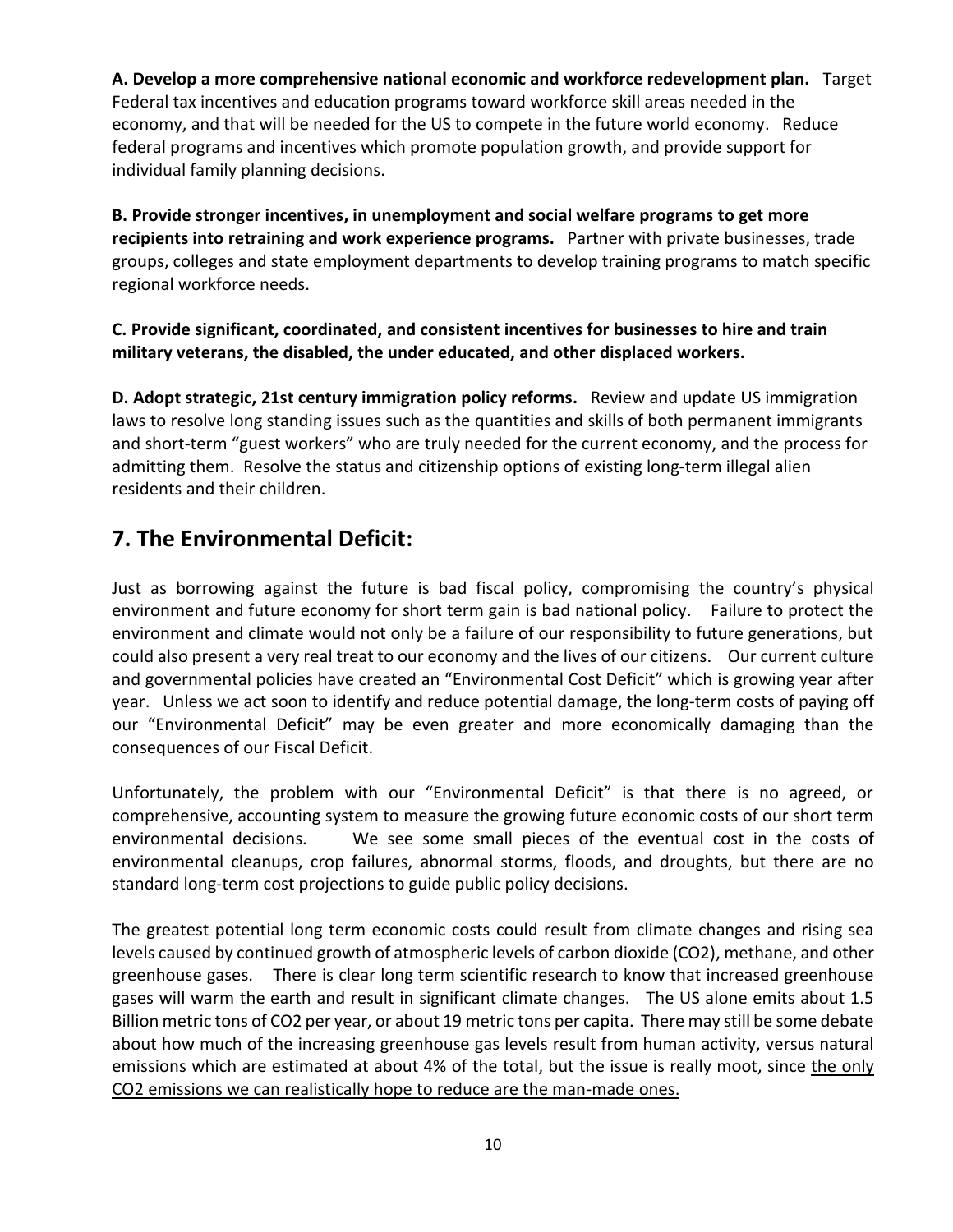A Department of Defense Report concluded that climate change will result in a very real national security threat and high public costs. The report states that "rising global temperatures, changing precipitation patterns, climbing sea levels and more extreme weather events will intensify the challenges of global instability, hunger, poverty, and conflict. They will likely lead to food and water shortages, pandemic disease, disputes over refugees and resources, and destruction by natural disasters in regions across the globe." The Defense Department calls climate change "a threat multiplier, because it has the potential to exacerbate many of the challenges we are dealing with today…"

#### **To help consumers make better long-term environmental decisions, Congress should enact a revenue neutral Carbon Emission Adjustment (CEA) fee on all fossil fuels produced or imported into the United States, to provide a simple market based economic incentive for reducing carbon emissions.**

If greenhouse gases were red, instead of colorless and odorless, so that we could see the millions of tons we are releasing into the atmosphere every year, we would probably have found ways to replace most carbon fuel use long ago. The problem is that we also can't "see" the true economic cost of fossil fuel use, because none of the long-term public or private costs of the environmental consequences are currently included in the market price of fuel and energy.

The Carbon Emission Adjustment fee would be collected from all producers or importers of fossil fuels at the time of domestic extraction or importation, based on the carbon content of the specific fuel. It is estimated that this would affect less than 2500 large businesses and would have little administrative cost since it could be combined with existing reporting and fee collection programs for coal extraction and petroleum production and importing. The cost effect of the adjustment would then pass throughout the rest of the economy without any administrative cost other than providing a potential fee offset for non-fuel uses, such as petrochemicals, or for other types of significant carbon sequestration. The collection of the CEA fee should be kept as simple as possible, particularly in the early years when the adjustment amount is smaller. Carbon emission content varies by the type of fuel, but standard conversion lists already exist for most fuels and different units of measurement. The adjustment fee, based on the amount of Carbon Dioxide (CO2) emitted when the fuel is burned, would provide a market based incentive for reduced use of high carbon content fuels and conversion to lower carbon fuels or alternative energy sources. By more accurately reflecting the hidden costs of carbon emission impacts, the CEA would give consumers more accurate information when making energy choices. The fee also continues the political tradition of expecting those who cause public expenses such, as using public infrastructure, to pay part of the cost.

To reduce any initial economic or political issues we suggest the CEA fee start at only \$10 per metric ton of CO2 (\$36/ton of carbon) emission content, and increase by \$5 per ton each year for at least 5 years, to a level typical of other countries emission taxes. This initially equates to a price impact of about \$.09/ gallon of gasoline; \$.10/ gallon of diesel, jet, or heating fuel; \$ .58 /1000 cu.ft. of natural gas; or \$.012/ kWh of electricity generated from coal. US per capita CO2 emissions are about 19 tons per year, so the total initial CEA cost impact would only be about \$190 per person, for both personal and workplace fuel use and total fee revenue would be only about \$15 Billion. In coordination with other nations we should also support development of international carbon emission adjustment standards, along with provisions for crediting foreign carbon taxes already paid on imported fuels.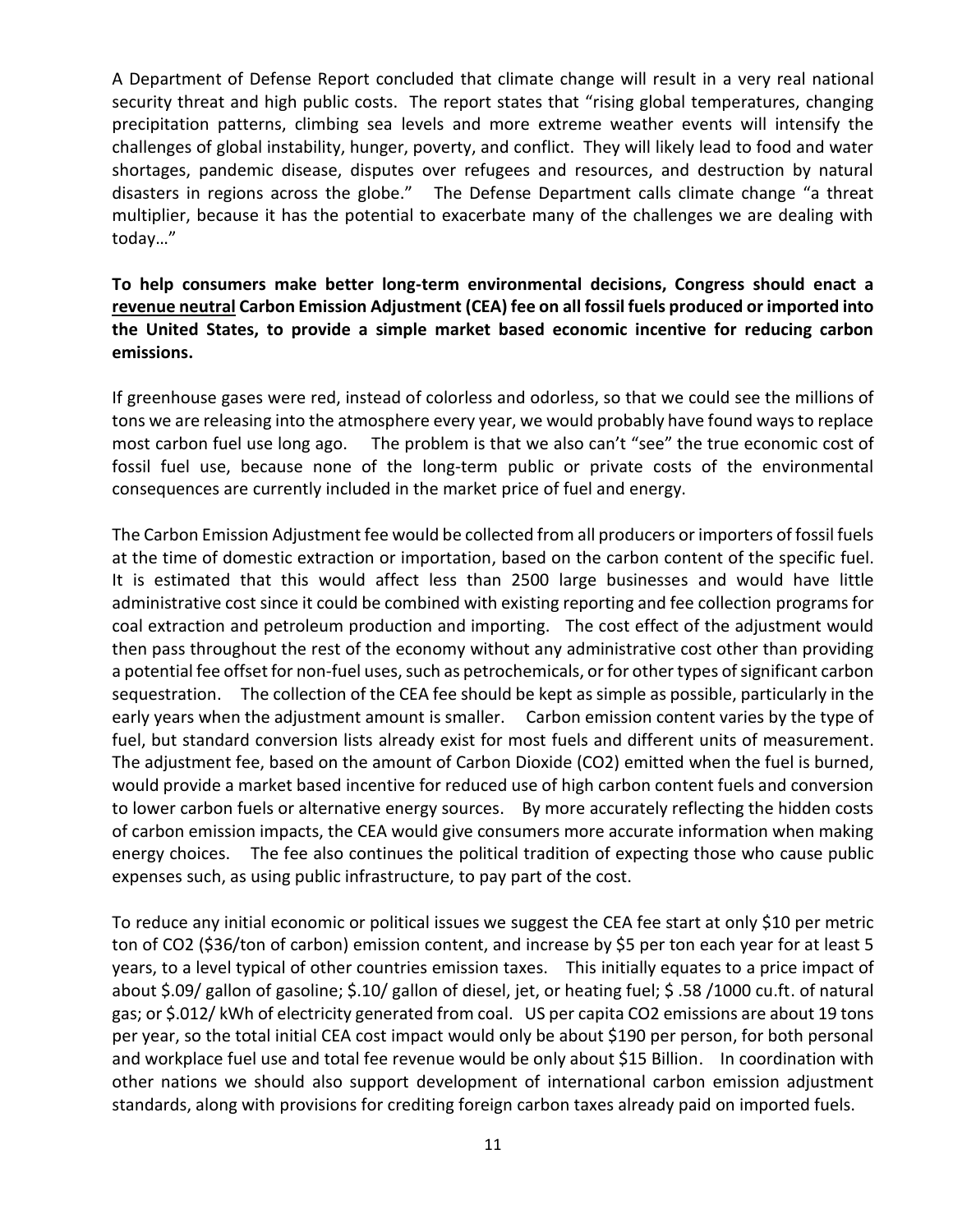To prevent overall economic effects, the CEA should also be revenue neutral, at least initially, by rebating about the same amount that is collected to individuals and businesses on a per capita or business size basis.

It is also important that the CEA adjustment, or any US carbon reduction program, be done at the federal level, not by individual states, to prevent wasted duplication of administrative costs, and disruption of free interstate commerce. A CEA adjustment on imported fuels is also practical to collect only at the US customs port of entry, not after fuels are distributed throughout the states. A predictable and transparent carbon content adjustment fee is also likely to be more effective, and more equitable, than carbon emission trading schemes that encourage speculation and reward the large existing carbon polluters, not energy consumers.

Why should the United States adopt a carbon price adjustment system now, when global warming effects the entire earth and many other nations have not yet acted? We are the world's largest economy and largest CO2 emitter on a per capita basis. We also think of ourselves as one of the world's leaders in doing what is "right", as we have proven in many wars. The need to prevent climate related economic damage from increased carbon pollution is just as serious as a war, and just as threatening to our nation's future.

#### **8. The Infrastructure Deficit:**

Much of the infrastructure needed to sustain and grow our economy, such as roads, bridges, ports, the electrical grid, and other transportation systems is not being adequately maintained and improved. The Federal government, in coordination with the states, needs to develop a prioritized program of infrastructure repairs, replacements, and improvements along with long-term sustainable funding programs to pay for them.

The 2015 Transportation system funding bill did not provide an adequate or sustainable long-term funding solution for roads, bridges and public transit. The Congress should instead pass an inflationary adjustment to the fuel tax on gasoline of at least 30 cents per gallon, with comparable rate increases for diesel fuel and other fuel alternatives. This would not be a new tax, or a tax increase, it is just a much overdue inflation adjustment. The current decline in oil prices provides any opportunity for a needed correction now, without significant economic or political hardship.

With new vehicle technology, and decreased fuel use, we will eventually need a new transportation infrastructure funding system, but any new system will probably take at least 10 years for technical testing, administrative development, and approval by 50 state legislatures and 2 branches of the Congress. Higher fuel taxes will also provide an immediate market place incentive to remove old low gas mileage, high carbon emission, and increasingly unsafe, vehicles from the road.

Similar user fee based fees or excise taxes need to be increased or developed to adequately fund maintenance and improvement to our ports, air transportation system, and electrical and data networks.